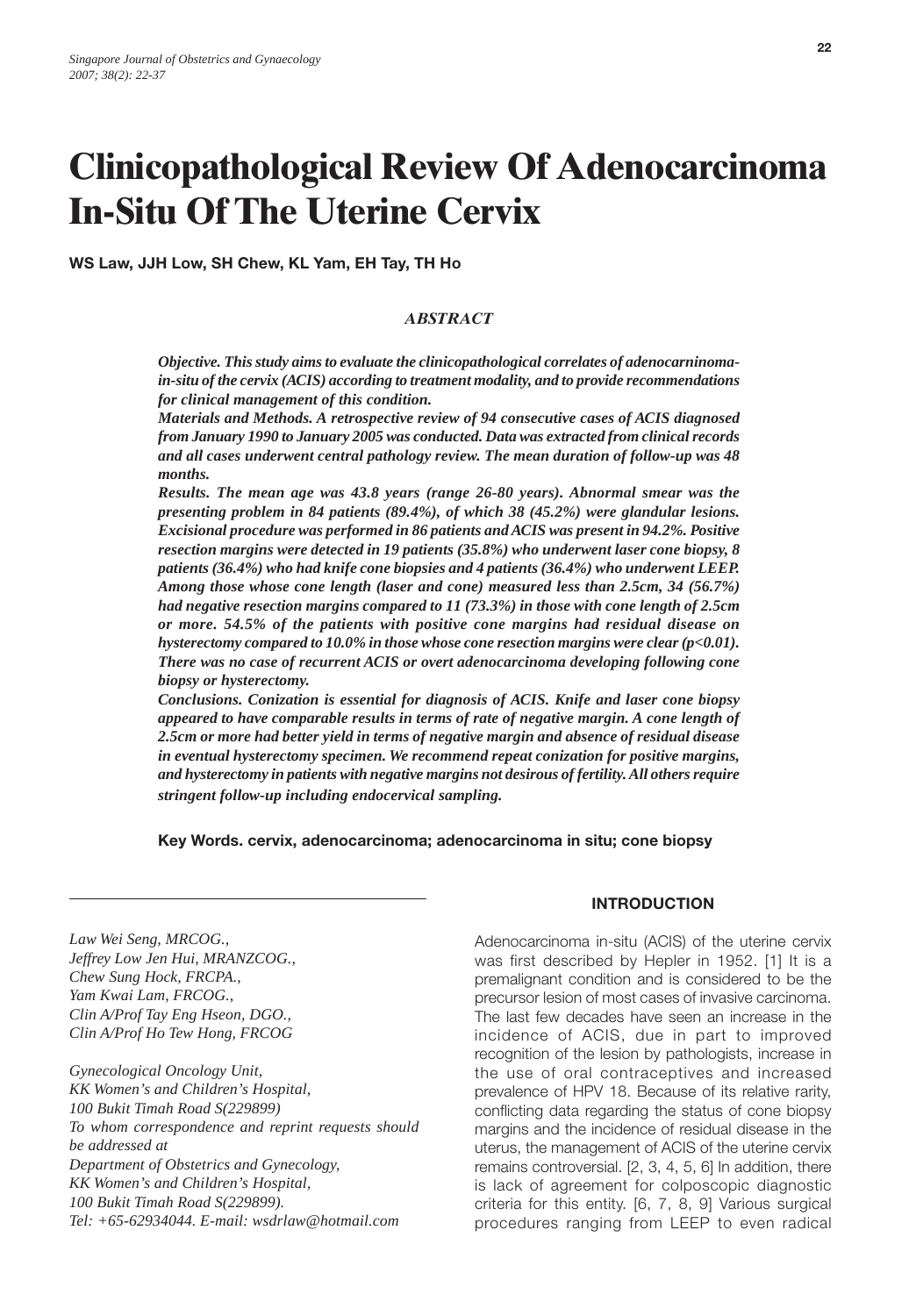hysterectomy have been described. Traditionally, the definitive treatment for ACIS is hysterectomy. However, a proportion of patients, in particular those diagnosed at a younger age, will not have completed childbearing and thus there is a desire for more conservative treatment. A few recent studies show excellent results with cone biopsy alone. Nevertheless, concern regarding patients' compliance and reported cases of multifocal or skip lesions with risk of residual disease after cone biopsies render some physicians hesitant about using a conservative approach. [3, 4, 10-17]

The objectives of this study are to evaluate the clinicopathological correlates of ACIS according to treatment modality, assess the role of cone length and margin status in relation to residual status and to provide a recommendation for the clinical management of this condition.

#### **Materials and methods**

Ninety-four cases of adenocarcinoma in-situ of the cervix registered on the database of Gynecological Oncology Unit in KK Women's and Children's Hospital from January 1990 to January 2005 were included in this retrospective studies. Data was extracted from clinical records, consisting of hospital and day-surgery charts, cytology and pathology reports and operative reports. Patients with coexisting squamous intraepithelial lesion were included. Those with invasive carcinoma were excluded. The method of conization was individually selected by the treating gynecologist. All subsequent management was determined by our tumour board's decision after undergoing central pathologic review. The diagnosis of ACIS was based on the finding of glandular epithelial abnormalities- pseudostratified epithelial cells, enlarged hyperchromatic nuclei, mitotic figures and no stromal reaction or stromal invasion.

The mean duration of follow-up was 48 months and 17 patients were lost to follow up. After conization, patients were followed up with colposcopy and cytology. Subsequent follow-up regime would depend on whether cone margins were involved and results of cytology, biopsy or colposcopic findings during follow-up. The two-tailed Fisher's exact test was used for statistical analysis of the data.

#### **Results**

The mean age was 43.8 years (range 26-80 years) with 87% of the patients aged 35 and above. Mean parity was 3.2 years. Majority of patients (62.5%) were asymptomatic. Abnormal smear was the presenting problem in 84 patients (89.4%), of which 38 (45.2%) were glandular lesions, 40 (47.6%) were squamous

and 6 (7.2%) were mixed glandular and squamous. A history of smoking was found in 8 (8.5%) patients.

Colposcopy was performed on 86 patients. Only 4 (4.7%) were suspected to have glandular lesion based on colposcopy. Among 55 patients who underwent colposcopic-guided cervical biopsies, 13 (23.7%) showed adenocarcinoma in-situ, 18 (32.7%) showed CIN, 11 (20%) showed both ACIS and CIN, and 13 (23.6%) had no histological evidence of ACIS or CIN.

Endocervical curettage was performed for 36 patients prior to cervical conization. Of these, only 33% (12/ 36) of patients indicated a glandular lesions whereas 67% (24/36) were negative.

Excisional procedure was performed in 86 patients. 22/86 (26%) had a knife cone biopsy, 53/86 (61%) had a laser cone biopsy and 11/86 (13%) had LEEP conization. ACIS was present in 94.2% of the cone specimens.

For the 5 'negative' cones, 2 had ACIS only in the initial punch biopsies, while the other 3 had ACIS only in the final hysterectomy specimen.

Positive resection margins were detected in 35.8% (19/53) of patients who underwent laser cone biopsy, 36.4% (8/22) of patients who had knife cone biopsies and 36.4% (4/11) of patients who underwent LEEP.

Among those whose cone length (laser and cone) measured less than 2.5cm, 56.7% (34/60) of patients had negative resection margins compared to 73.3% (11/15) in those with cone length of 2.5cm or more.

A total of 62/75 patients who had initial cone biopsy (LEEP excluded) subsequently underwent a repeat cone biopsy or hysterectomy. 72% (54/75) of patients underwent hysterectomy, 10.7% (8/75) of patients had a second conization and 17.3% (13/75) of patients had no additional therapy. All patients with no additional therapy had negative endocervical and ectocervical margins with negative endocervical curettage after the cone biopsy. All patients who underwent a second cone desired future fertility. All of the second cones had negative endocervical and ectocervical margins with negative endocervical curettage.

54.5% (12/22) of the patients with positive cone margins had residual disease on eventual hysterectomy specimen or reconization specimen compared to 10.0% (4/40) in those whose cone resection margins were clear (p<0.01).

90.9% (10/11) of the patients with cone length <sup>≥</sup> 2.5cm had no residual disease in the eventual hysterectomy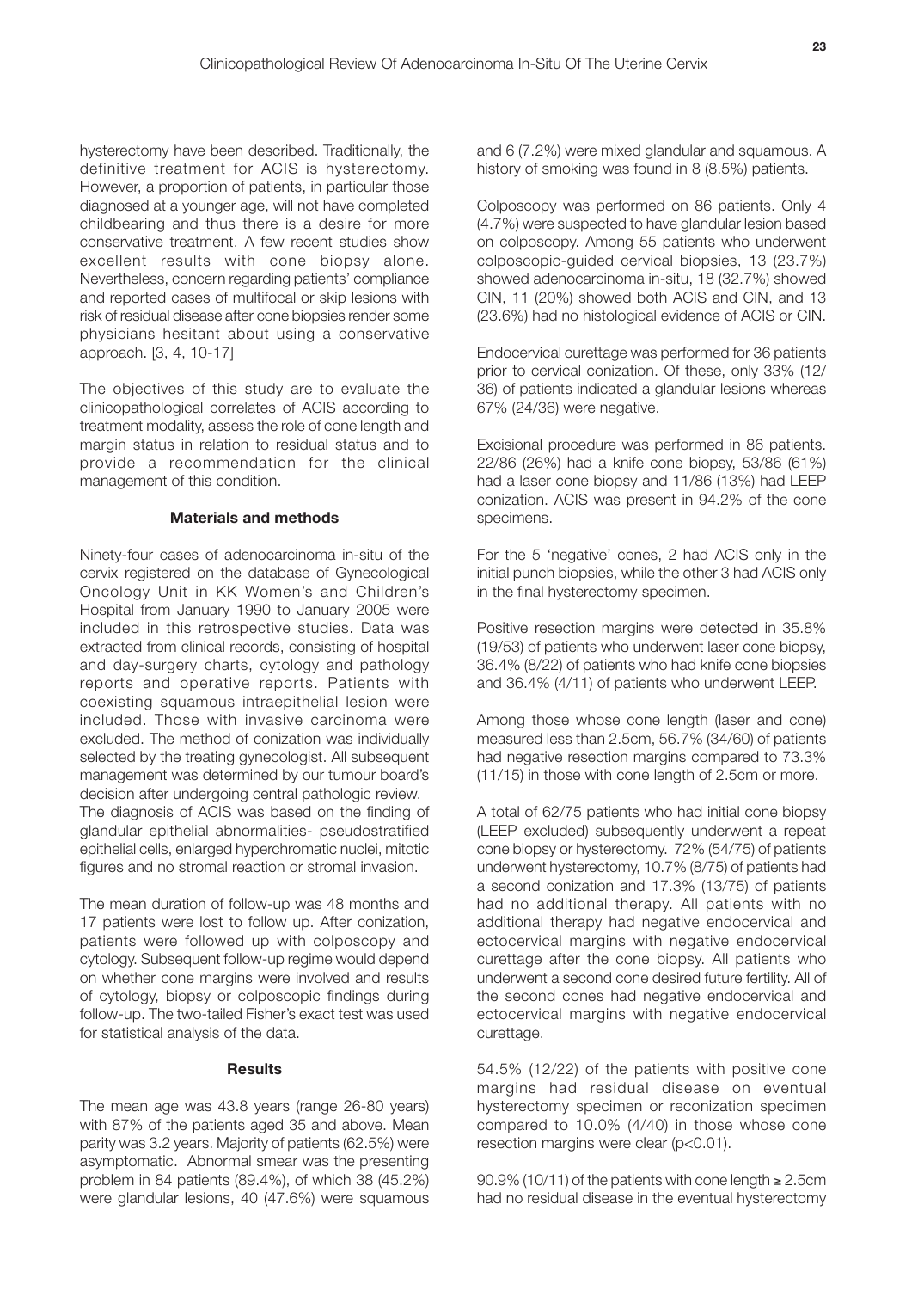specimen or reconization specimen compared to 70.6% (36/51) in patients with cone length < 2.5cm.

ACIS was found to be associated with concurrent CIN in 33.3% and malignancy in another 36.1% of patients. There was no case of recurrent ACIS or overt adenocarcinoma developing following cone biopsy or hysterectomy.

#### **Discussions**

Our data shows, as in previous studies, that pre-conization diagnosis of ACIS using PAP smear, colposcopy and cervical biopsy is difficult. Endocervical curettage indicated a glandular lesion in only 33%. Cone biopsy is essential for the diagnosis of ACIS.

Laser cone biopsy, knife cone biopsy and LEEP cone biopsy have comparable rates of negative resection margins (64.2% vs. 63.6% vs. 63.6%). This is surprising, especially when comparing to previous data in the literature. Wolf et al. showed 62% negative margins in cold knife cones compared to 29% in LEEP cones.[3] In addition, Denehy et al. showed 67% negative margins in cold knife cones compared with 31% in LEEP cones. [18] Two randomized controlled trials ( Girardi et al. and Mathevet et al.) have demonstrated significantly greater depth and larger volume of cold knife cone specimens compared with LEEP. [19, 20] In addition, coagulation artifact induced by the LEEP may make surgical margins difficult to evaluate. Because depth of excision and evaluation of margin status are among the most important clinical prognosticators in the management of ACIS, cold knife cone has been traditionally advocated as a cone biopsy technique superior to LEEP. [21]

A cone biopsy of length of 2.5cm or more had better yield in terms of negative resection margins (73.3% vs. 56.7%) and absence of residual disease on eventual hysterectomy or reconization specimen (90.9% vs. 70.6%). This is consistent with current literature where there seems to be an agreement that cone biopsies in cases of ACIS should have length of at least 2.5cm which would result in the adequate removal of the majority of ACIS lesions and provide a considerable margin of safety in younger patients. [22]

Patients with positive resection margin on cone biopsy were associated with higher rates of residual disease (54.5% vs. 10.0%) (p<0.01).These rates are comparable to previous studies in the literature. (range of 0 to 80% for positive margins vs. 0 to 50% for negative margins). ACIS was found to be associated with concurrent CIN in 33.3% and malignancy in another 36.1% of patients.

The decision of the type of treatment is strongly influenced by the status of cone margin and desire for future fertility. We recommend a repeat conization in patients with positive margins or postcone endocervical curettage due to the importance of negative endocervical cone margin to exclude persistent ACIS or underlying invasive adenocarcinoma. Care should be taken to remove the cone specimen in a single piece in order to facilitate careful evaluation by the pathologist. Hysterectomy is recommended in patients with negative margins not desirous of fertility. Those who wish to retain their fertility and opt for conservative management must be counseled regarding possibility of residual disease in the cervix and risk for persistent and recurrent including invasive adenocarcinoma. The follow-up of such patients should include stringent colposcopic and cytological follow-up including endocervical sampling.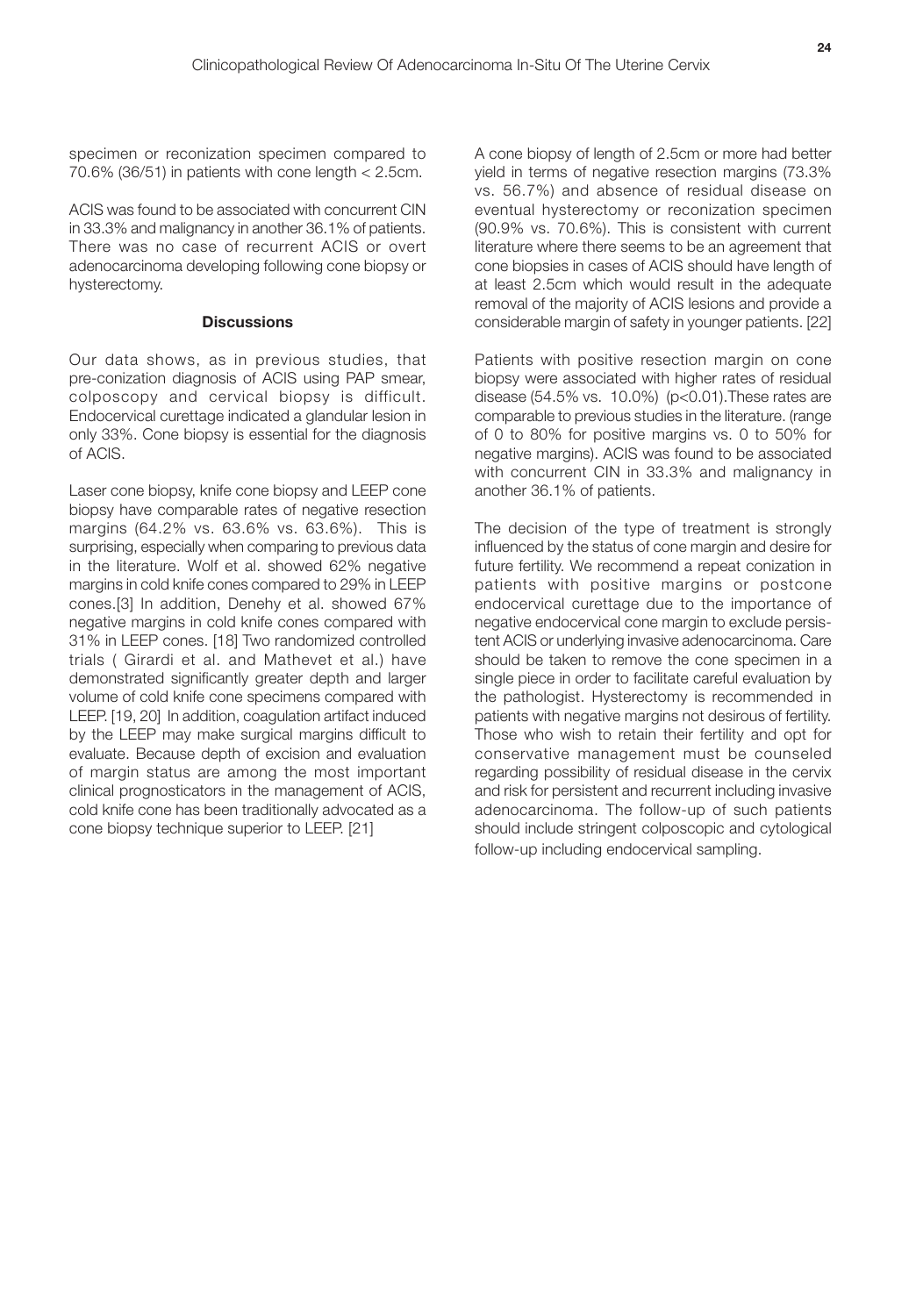# **Table 1. Cone Biopsies**

| Modality | Number | $\frac{0}{2}$ |
|----------|--------|---------------|
| Knife    | 22     | 26            |
| Laser    | 53     | 61            |
| LEEP     |        | 13            |
| Total    | 86     | 100           |

**Table 2. Presence of ACIS on cone biopsy**

| <b>ACIS</b> | Number | $\%$ |
|-------------|--------|------|
| Present     |        | 94.2 |
| Absent      |        | 5.8  |

|  | Table 3. Margin status according to excisional modality |  |  |
|--|---------------------------------------------------------|--|--|
|  |                                                         |  |  |

|                         | Laser cone (n=53) |       | Knife cone (n=22) |       | LEEP $(n=11)$ |       |
|-------------------------|-------------------|-------|-------------------|-------|---------------|-------|
| Positive margins        | 19                | 35.8% |                   | 36.4% |               | 36.4% |
| <b>Negative margins</b> | 34                | 64.2% | 14                | 63.6% |               | 63.6% |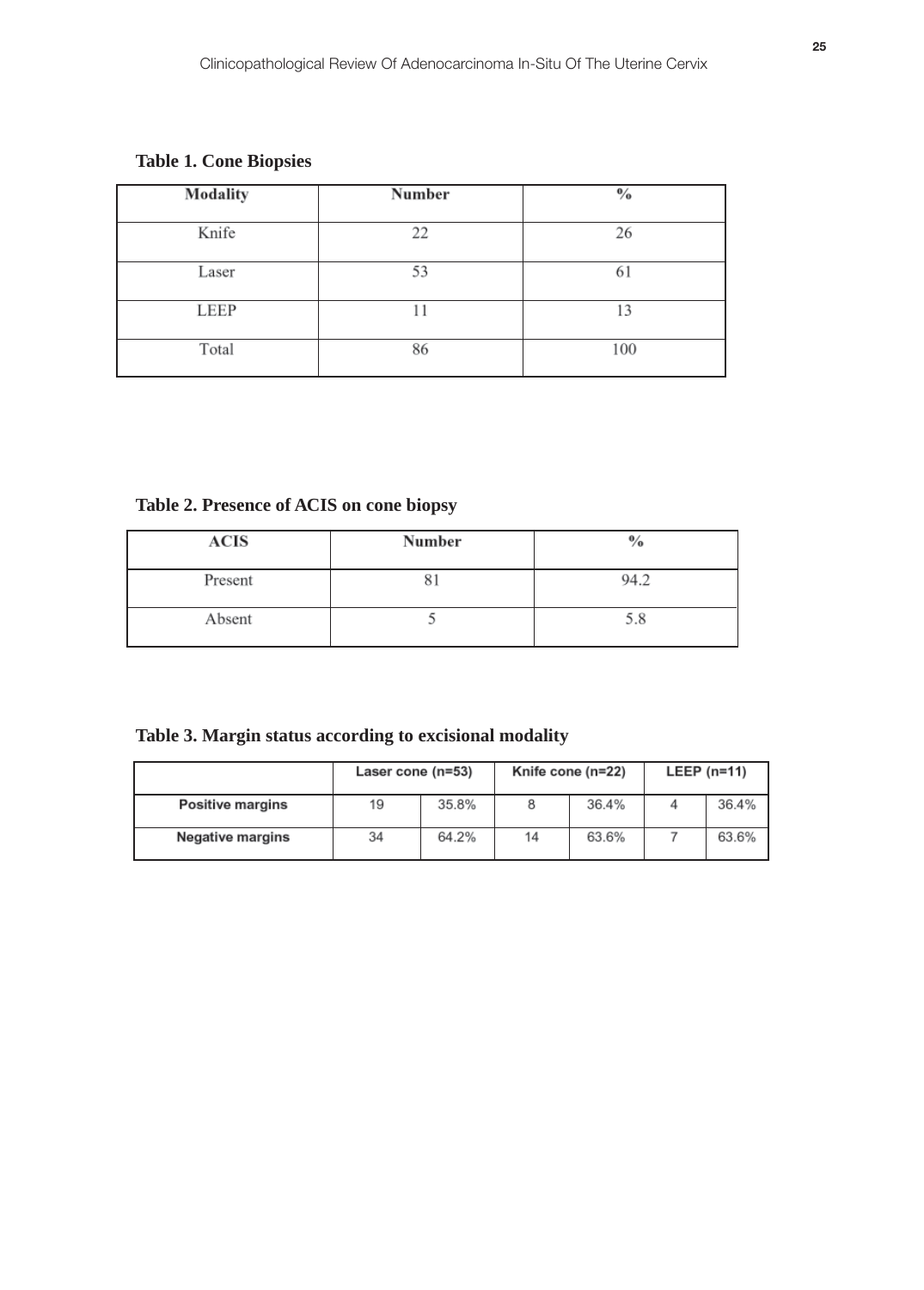### Table 4. Relationship between cone length and resection margin (LEEP

excluded)

| $N = 75$                | Cone length <2.5cm | Cone length ≥2.5cm |  |  |
|-------------------------|--------------------|--------------------|--|--|
|                         |                    |                    |  |  |
| <b>Positive margins</b> | 26 (43.3%)         | 4(26.7%)           |  |  |
|                         |                    |                    |  |  |
| <b>Negative margins</b> | 34 (56.7%)         | $11(73.3\%)$       |  |  |
|                         |                    |                    |  |  |

# Table 5. Residual disease status according to initial excisional modality

| Laser cone/ knife cone/<br>LEEP |                  |       |                     |       |
|---------------------------------|------------------|-------|---------------------|-------|
| - Recone/ hysterectomy          |                  |       |                     |       |
| $(N=62)$                        | Residual disease |       | No residual disease |       |
| <b>Positive margins</b>         | 12               | 54.5% | 10                  | 45.5% |
| Negative margins                |                  | 10.0% | 36                  | 90.0% |

# Table 6. Relationship between residual disease status, cone length and margins

| Laser cone/ Knife cone  | Cone length <2.5cm<br>Cone length ≥2.5cm |         |          |             |  |  |
|-------------------------|------------------------------------------|---------|----------|-------------|--|--|
|                         |                                          |         |          |             |  |  |
| (LEEP excluded)         |                                          |         |          |             |  |  |
| - Recone/ Hysterectomy  | No residual<br>Residual                  |         | Residual | No residual |  |  |
| $(N=62)$                | disease                                  | disease | disease  | disease     |  |  |
| <b>Positive margins</b> | 11                                       | 9       |          |             |  |  |
| Negative margins        | 4                                        | 27      | 0        | 9           |  |  |

#### **REFERENCES**

- *1. Hepler TK, Dockerty MB, Randall LM. Primary adenocarcinoma of the cervix. Am J Obstet Gynecol 1952;63:800-8*
- *2. Masoud Azodi, Setsuko K. Chambers, Thomas J. Rutherford, Ernest I. Kohorn, Peter E. Schwartz, Joseph T. Chambers. Adenocarcinoma in Situ of the Cervix: Management and Outcome. Gynecol Oncol 73:348-353, 1999*
- *3. Wolf JK, Levenbeck C, Malpica A, Moris M, Burke T, Mitchell MF: Adenocarcinoma in situ of the cervix: significance of cone biopsy margins. Obstet Gynecol 88:82-86, 1996*
- *Hopkins MP, Roberts JA, Schmidt RW: Cervical adenocarcinoma in situ. Obstet Gynecol 71:842-844, 1988 4.*
- *Im DD, Duska LR, Rosenshein NB: Adequacy of conization margins in adenocarcinoma in situ of cervix as a predictor of residual disease. Gynecol Oncol 59:179- 182, 1995 5.*
- *Wildrich T, Alexander D, Kennedy W, et al,: Adenocarcinoma in situ of cervix: management and outcome. Gynecol Oncol 61:304-308, 1996 6.*